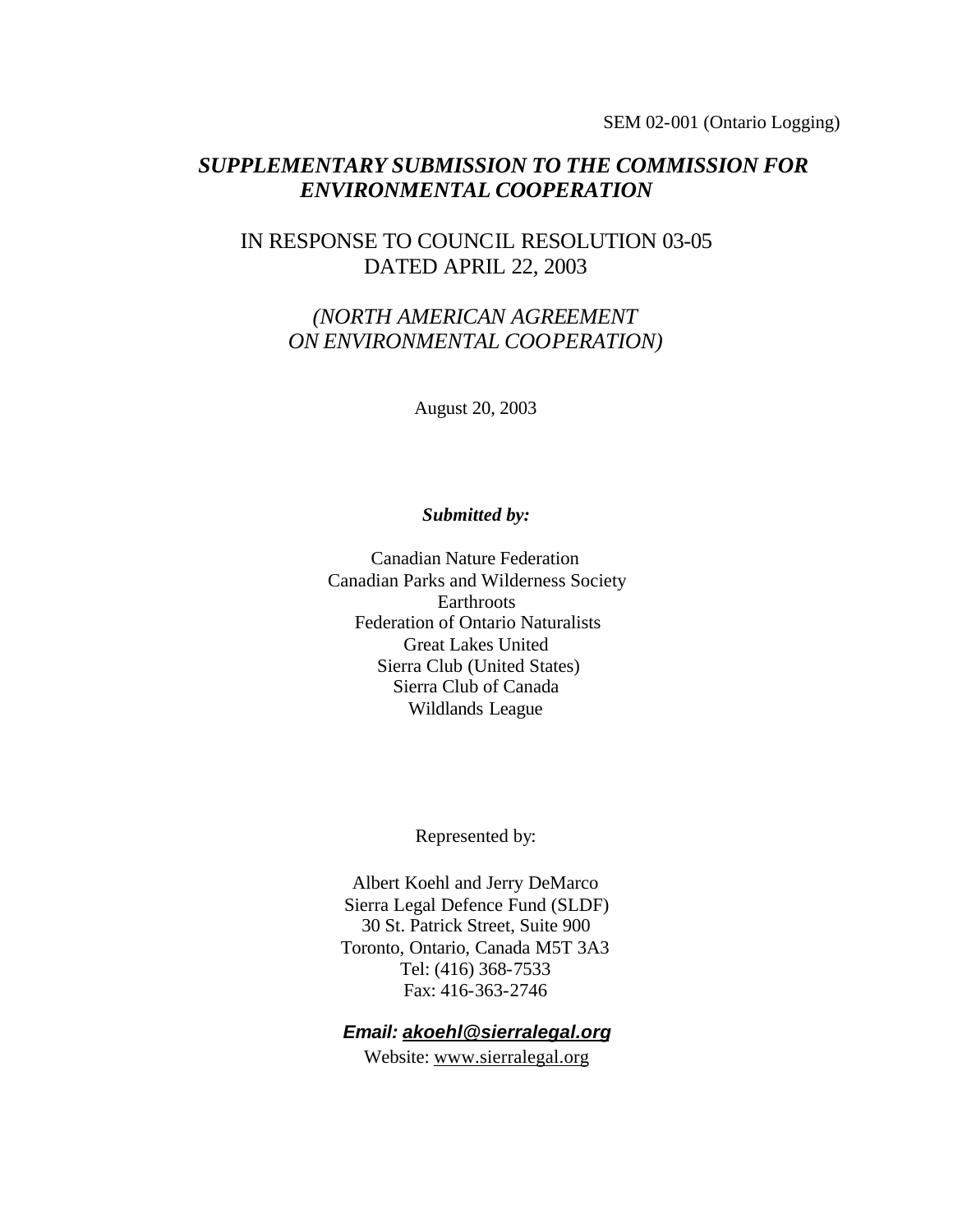#### **THE SUBMITTING ORGANIZATIONS** ("the Submitters")

#### *Canadian Nature Federation*

#606 - 1 Nicholas St. Ottawa, Ontario, Canada K1N 7B7 Tel: 613-562-3447 Fax: 613-562-3371 Email: cnf@cnf.ca Website: www.cnf.ca

#### *Canadian Parks and Wilderness Society*

#506 - 880 Wellington Street Ottawa, Ontario, Canada K1R 6K7 Tel: 613-569-7226 Fax: 613-569-7098 Email info@cpaws.org Website: www.cpaws.org

#### *Earthroots*

#410 - 401 Richmond St. West Toronto, Ontario, Canada M5V 3A8 Tel: 416-599-0152 Fax: 416-340-2429 Email: info@earthroots.org Website: www.earthroots.org

#### *Federation of Ontario Naturalists*

355 Lesmill Road Don Mills, Ontario, Canada, M3B 2W8 Tel: (416) 444-8419 Fax: (416) 444-9866 Email: info@ontarionature.org Website: www.ontarionature.org

#### *Great Lakes United*

Cassety Hall - Buffalo State College 1300 Elmwood Avenue Buffalo, NY, U.S.A. 14222 Tel: 716-886-0142 Fax: 716-886-0303 Email: glu@glu.org Website: www.glu.org

#### *Sierra Club (United States)*

85 Second Street, Second Floor, San Francisco, CA, U.S.A. 94105 Tel: 415-977-5500 Fax: 415-977-5799 Email: information@sierraclub.org Website: www.sierraclub.org

#### *Sierra Club of Canada*

#412-1 Nicholas St. Ottawa, Ontario, Canada K1N 7B7 Tel: 613-241-4611 Fax: 613-241-2292 Email: sierra@web.ca Website: www.sierraclub.ca

#### *Wildlands League*

#380 - 401 Richmond St. West Toronto, Ontario, Canada M5V 3A8 Tel. 416-971-9453 Fax: 416-979-3155 Email: info@wildlandsleague.org Website: www.wildlandsleague.org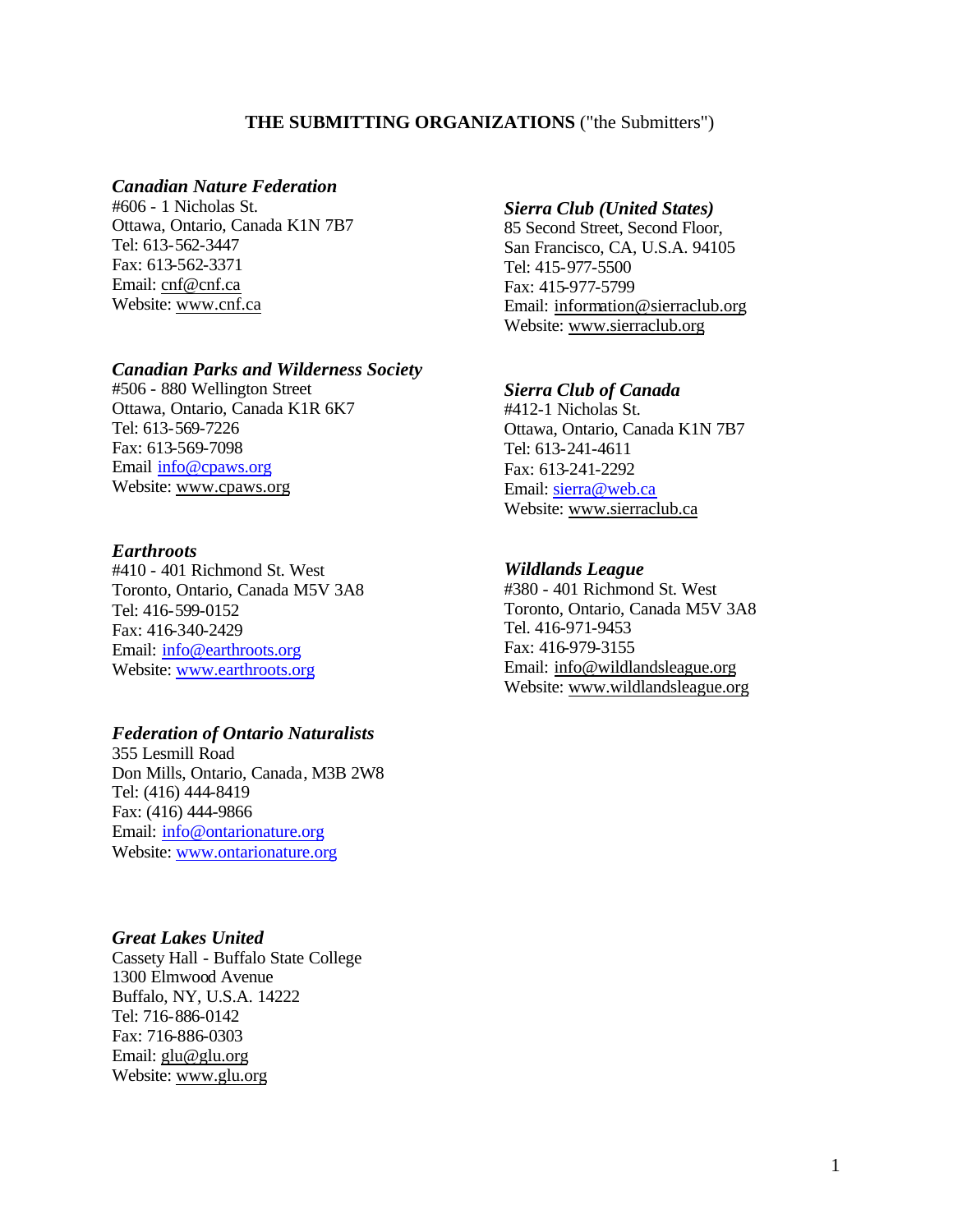|                | <b>Table of Contents</b>                                                              |    |
|----------------|---------------------------------------------------------------------------------------|----|
| <b>Section</b> | <b>Heading</b>                                                                        | pg |
| L              | <b>Summary</b>                                                                        | 3  |
| Ш.             | <b>The Supplementary Evidence</b>                                                     | 4  |
| a.             | Did the 2001-2002 clearcut harvest occur as planned<br>and projected in our estimate? | 4  |
| $\mathbf b$ .  | Did the clearcut logging occur during the migratory<br>bird-nesting season?           | 8  |
| C.             | Estimate of the number of nests destroyed based on<br>new information                 | 10 |
| Ш.             | The Nature of the Evidence that can Reasonably<br>be Expected from a Citizen group    | 12 |
| IV.            | The Problem with Scoping                                                              | 14 |
| V.             | <b>Conclusions</b>                                                                    | 16 |

|         | <b>List of Tables</b>                                                   |           |
|---------|-------------------------------------------------------------------------|-----------|
| Table   | <b>Heading</b>                                                          | pg        |
| Table 1 | <b>Comparison of Planned and Actual Clearcut Areas</b><br>for 2001-2002 | $5 - 8$   |
| Table 2 | <b>Volume of Wood Scaled</b>                                            | 10        |
| Table 3 | <b>Estimate of Number of Nests Destroyed</b>                            | $11 - 12$ |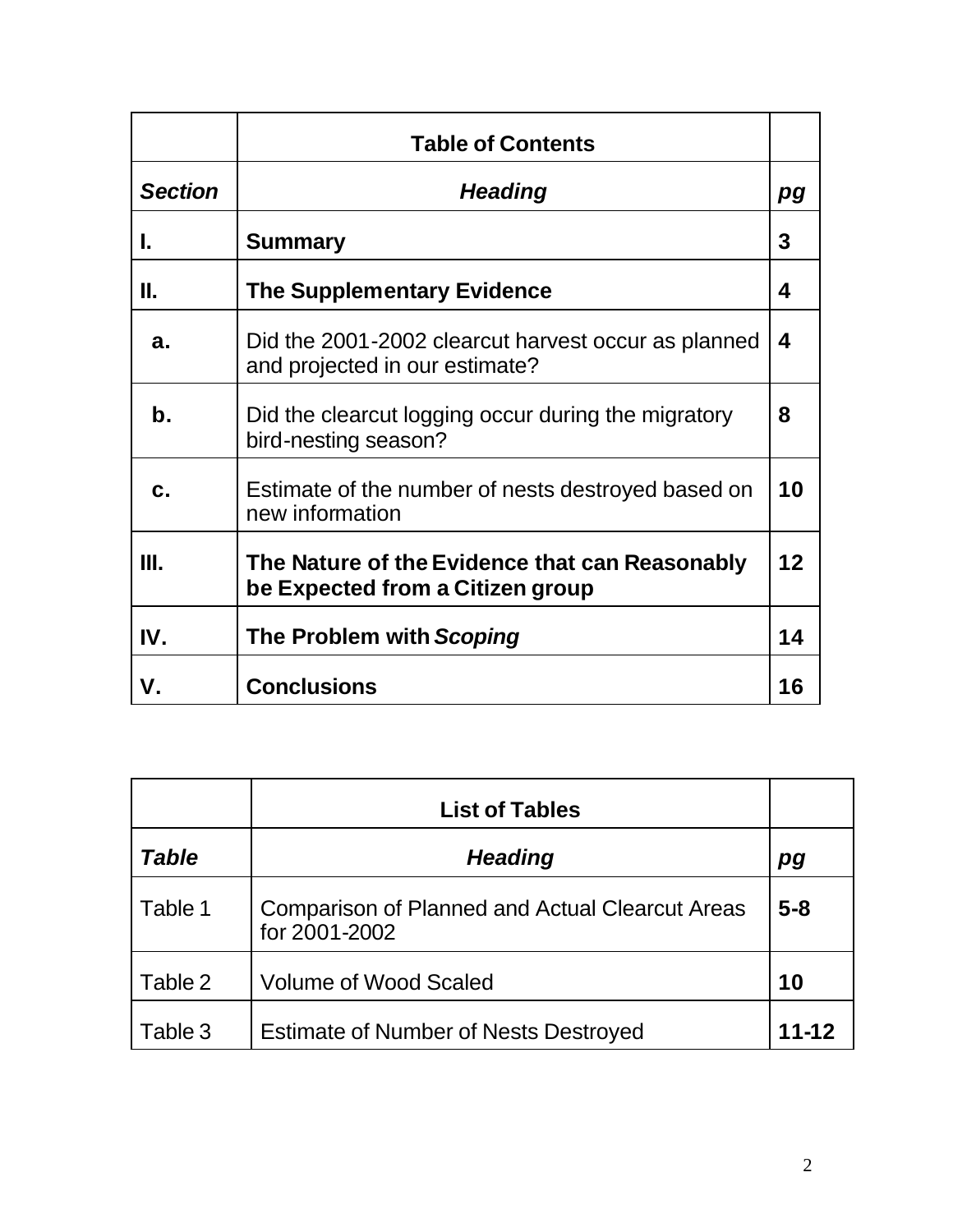# **I. Summary**

This document details our response to the CEC Council Resolution of April 22, 2003.

On February 6, 2002 we filed a submission with the Commission for Environmental Cooperation (CEC) under Article 14 of the North American Agreement on Environmental Cooperation (NAAEC) asserting a failure by Canada to enforce subsection 6(a) of the *Migratory Birds Regulations* made under the *Migratory Birds Convention Act* (MBCA). The Secretariat reviewed this submission and determined that it merited a response from Canada, which was provided on April 11, 2002. After reviewing the Canadian response, the Secretariat on November 12, 2002 recommended to the Council that the development of a factual record proceed. On April 22, 2003, the Council, comprised of the environment ministers or delegates of Canada, the United States, and Mexico, resolved<sup>1</sup> that we must provide additional information within 120 calendar days to support the allegations set out in our original submission.

The Council resolution read, in part, as follows:

NOTING that the submission, as it is based in large part on an estimation derived from the application of a descriptive model, and does not provide facts related to cases of asserted failures to enforce environmental law, does not contain the sufficient information required to proceed with the development of a factual record at this time  $\ldots^2$ 

We interpret the CEC Council decision as an attempt to scope our request for a factual record in a manner that goes beyond the Council's mandate under the NAAEC. Nonetheless, in an effort to avoid any further delay in the preparation of a factual record, we have obtained all additional "facts" and the "sufficient information" currently available to respond to the Council Resolution. This new information is from the Ontario Ministry of Natural Resources (MNR) --- in many cases obtained by contacting local MNR offices<sup>3</sup> --- and from companies carrying out logging activities in Ontario.

In our original calculations our numbers were based on projected figures for clearcut harvest areas (along with certain assumptions about the timing of those cuts) from *Forest Management Plans* (FMPs) that were approved by the MNR, instead of actual numbers, simply because such numbers were not yet available to us.

Not surprisingly the projected numbers vary from actual numbers --- as a factual record would have determined --- for a variety of reasons including decisions made locally by

<sup>&</sup>lt;sup>1</sup> See Council Resolution 03-05, dated April 22, 2003.

<sup>2</sup> *Ibid*., at p. 1.

<sup>3</sup> MNR staff were generally very helpful in replying to our inquiries for information on clearcutting data, but the difficulty of obtaining up to date information itself raises important questions about the monitoring capability of the Canadian Wildlife Service, and hence its ability to enforce within the wide meaning of that term in Article 5, NAAEC.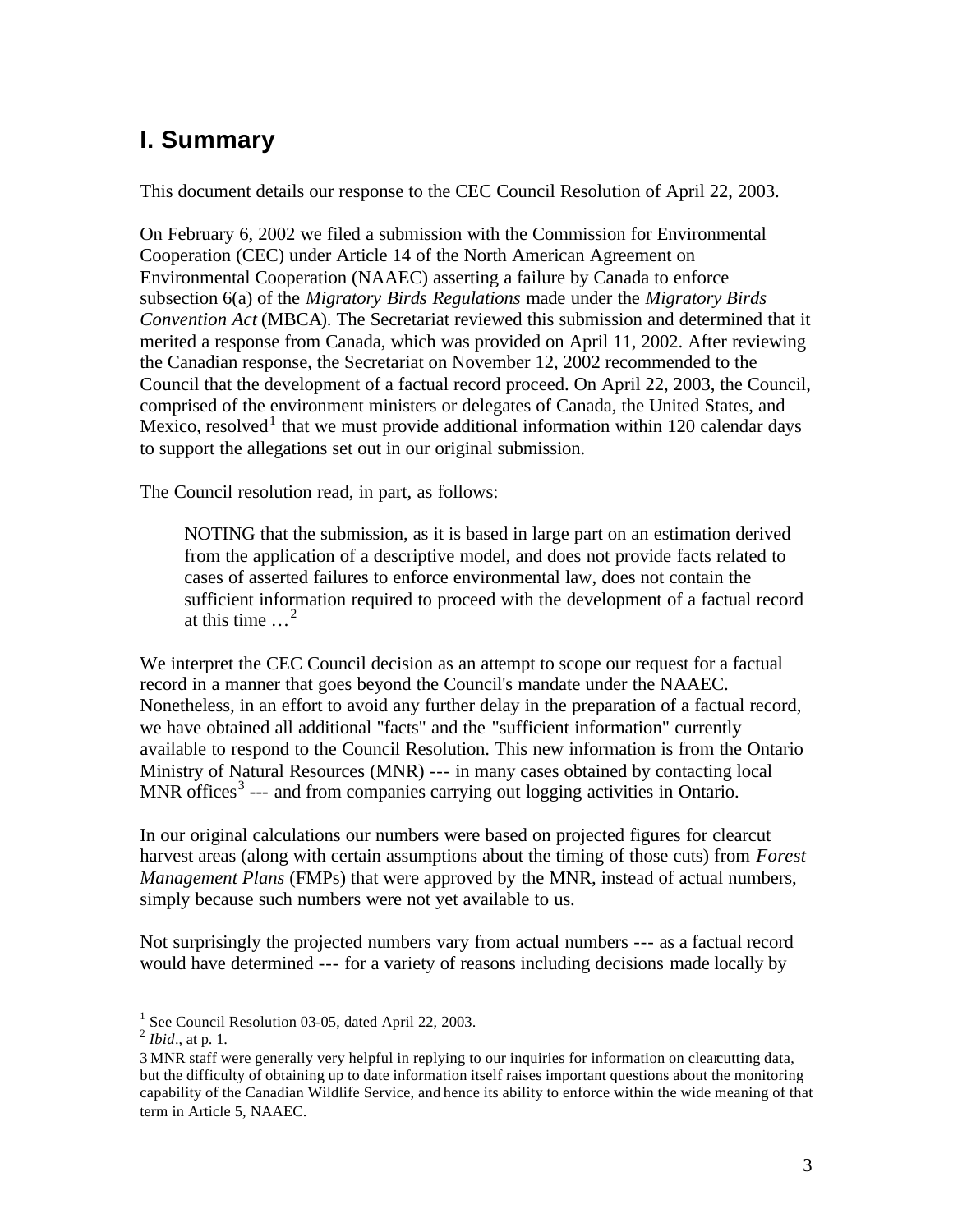logging companies based on weather conditions and contractor availability. Therefore, with the information now available we are able to update our original estimate of the number of bird nests destroyed in 2001 from **85,000 to approximately 44,000 nests**, excluding the four units for which data has not yet been provided.<sup>4</sup> In our original submission we had recognized that "our calculation of the destruction of bird nests may under or overestimate the actual problem.<sup>'5</sup> The CEC Secretariat had also noted, in making its recommendation, that "the only information missing is a more precise identification of the areas actually harvested in those forests in 2001" but that such information "could readily be developed in a factual record". <sup>6</sup>

## **II. The Supplementary Evidence**

Our original submission estimated the number of nests destroyed using planned harvest areas by clearcut method as found in the FMPs. Our original submission assumed an equal rate of logging throughout the year (the total clearcut area for any one month is  $1/12<sup>th</sup>$  of the planned annual clearcut area). In response to the Council Resolution further information is provided below.

### **a. Did the 2001-2002 clearcut harvest occur as planned and projected in our estimate?**

To answer this question actual clearcut harvest area data for the 2001-2002 fiscal year was obtained from the MNR for most of the FMUs included in the complaint. Harvest area data is reported annually to the MNR for each FMU in a report table titled *Annual Report of Depletion Area.* 7 The fiscal year extends from April 1 to March 31 and operations within this period are reported according to a set format described in the *Forest Management Planning Manual for Ontario's Crown Forests* published by the MNR. **The MNR does not collect monthly data on harvested areas**.

Annual monitoring and reporting on forest operations is the responsibility of the FMP author $8$  although the MNR is responsible for specific components.  $9$  The report, which includes the harvest area data, is due by November 15 following the fiscal year end. After the report is submitted the MNR may request revisions from the FMP plan author. This process can take several months before the report is finalized. **Based on this timeline it is worth noting that the actual harvest data would not have been available at the time of the initial submission in February of 2002.** 

<sup>&</sup>lt;sup>4</sup> Footnote 13 details our efforts to secure this data.

<sup>&</sup>lt;sup>5</sup> Submission, at p. 14.

<sup>6</sup> Secretariat's Determination, at p. 10.

 $7$  Personal communication with Robert Mears, MNR Forest Information Coordinator, April 2003.

 $8$  The FMP author is generally a representative of the forestry license holder.

<sup>9</sup> At p. C-5, MNR. September 1996. *Forest Management Planning Manual for Ontario's Crown Forests*, Toronto: Queen's Printer for Ontario.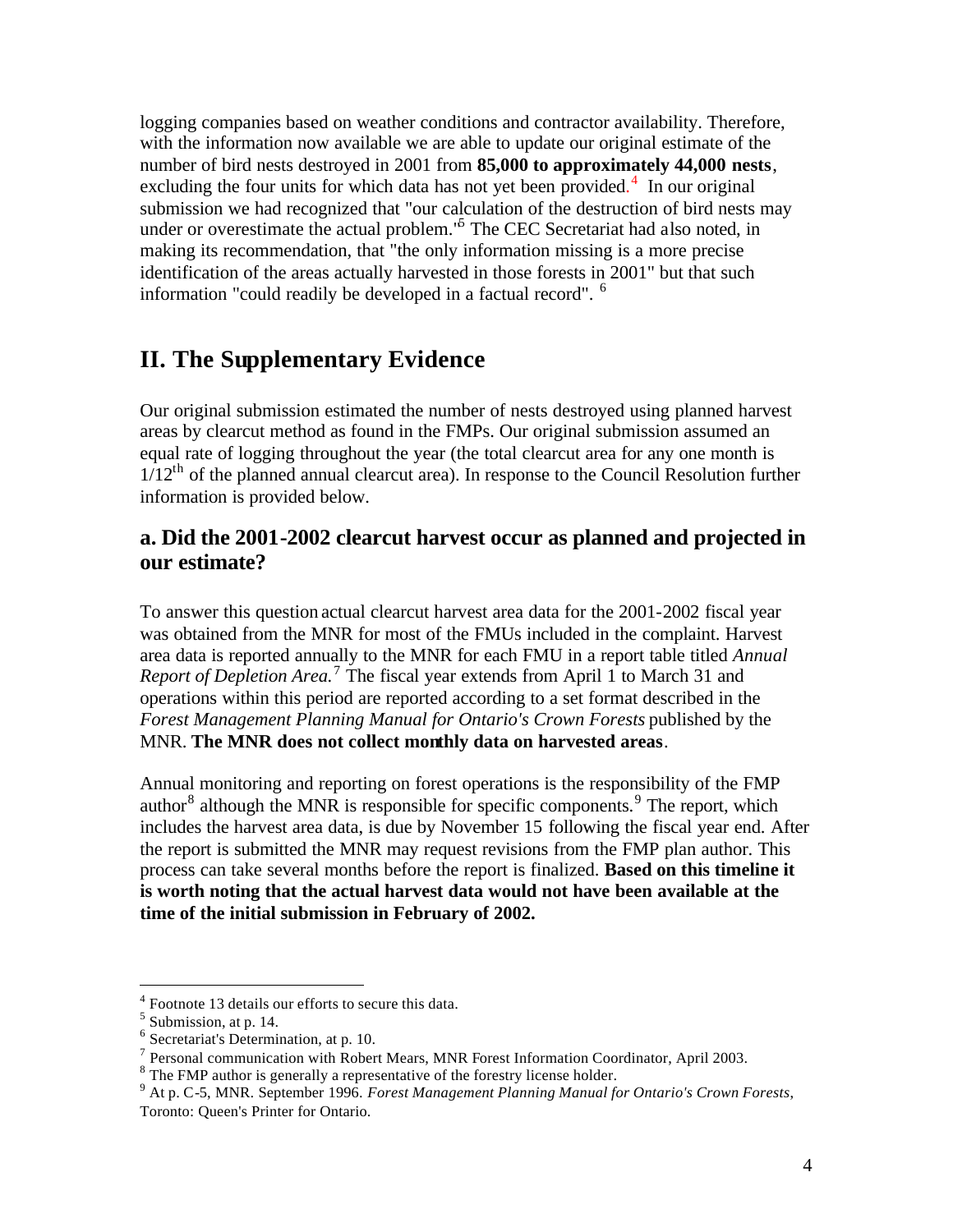As of May 2003, only 16 of the 54 annual reports (one for each FMU) were complete. Of those 16 FMUs,  $^{10}$  15 had been included in the complaint. The MNR provided a list of phone numbers<sup>11</sup> so that we could obtain data on the remaining FMUs included in the complaint. In some cases, contacting the listed MNR officials proved fruitful and additional data was obtained. In other cases the information could not be released because the annual reports had not been finalized and approved by the District Managers. As a last resort the FMP authors were contacted directly (if one existed and the unit was not managed by MNR). More specifically, the FMP authors, as listed on Ontario's *Environmental Bill of Rights* Registry, were contacted to request the data. In many cases they were forthcoming with information and actual harvest area data was obtained for 49 of the 59 FMUs included in the initial complaint. Of the remaining 10 units, five had been amalgamated with other units, one logging license had been revoked, and clearcut harvest area data was not yet available from any of the sources we contacted for four units. $12$ 

The details of the planned versus actual clearcut harvest area for the 2001-2002 fiscal year and the source of the actual clearcut area information are listed in Table 1.

|                | <b>Forest</b>             | <b>Planned</b>  | Actual          | <b>Source</b>                         |
|----------------|---------------------------|-----------------|-----------------|---------------------------------------|
|                | <b>Management</b>         | <b>Clearcut</b> | <b>Clearcut</b> |                                       |
|                | Unit                      | Area (ha)       | Area (ha)       |                                       |
| 1              | Algoma Forest             | 985             | 300             | James Miller, Clergue Forest          |
|                |                           |                 |                 | Management Inc.                       |
| $\overline{2}$ | <b>Armstrong Forest</b>   | 3563            | 2844.9          | W. D. Baker, District Manager Thunder |
|                |                           |                 |                 | Bay District via email May 12/03.     |
| 3              | Auden Forest              | 2095.2          |                 | Amalgamated into the Lake Nipigon     |
|                |                           |                 |                 | Forest - Robert Mears, MNR via email  |
|                |                           |                 |                 | July 22/03.                           |
| $\overline{4}$ | Bancroft and              | 145             | 593             | Robert Mears, MNR Forest Information  |
|                | Minden Forest             |                 |                 | Coordinator via email May 1/03.       |
| 5              | Big Pic Forest            | 6748.4          | 4300            | Derek Tirshermann, MNR estimated via  |
|                |                           |                 |                 | personal communication May 6/03.      |
| 6              | <b>Black River Forest</b> | 2053            | 2820            | Robert Mears, MNR Forest Information  |
|                |                           |                 |                 | Coordinator via email May 1/03        |
| 7              | <b>Black Sturgeon</b>     | 5401.62         | 2764            | Dave West, Bowater Fibre Supply and   |
|                | Forest                    |                 |                 | Planning Manager personal             |
|                |                           |                 |                 | communication July 22/03.             |
| 8              | <b>Brightsand Forest</b>  | 2687.6          | 3564            | Bob McColm, MNR District Manager via  |
|                |                           |                 |                 | email June 9/03.                      |

### **Table 1. Comparison of Planned and Actual Clearcut Areas for 2001-2002**

 $10$  Email from Robert Mears dated May 1/03.

<sup>11</sup> *Ibid*

<sup>&</sup>lt;sup>12</sup> Amalgamated with other units were Auden, Elk Lake, Kapuskasing, Upper Spanish Forest and Watabeag Forests. The license was revoked for Kiashke River and data could not be obtained for Cochrane, Shiningtree, Wawa, and Temagami Forests.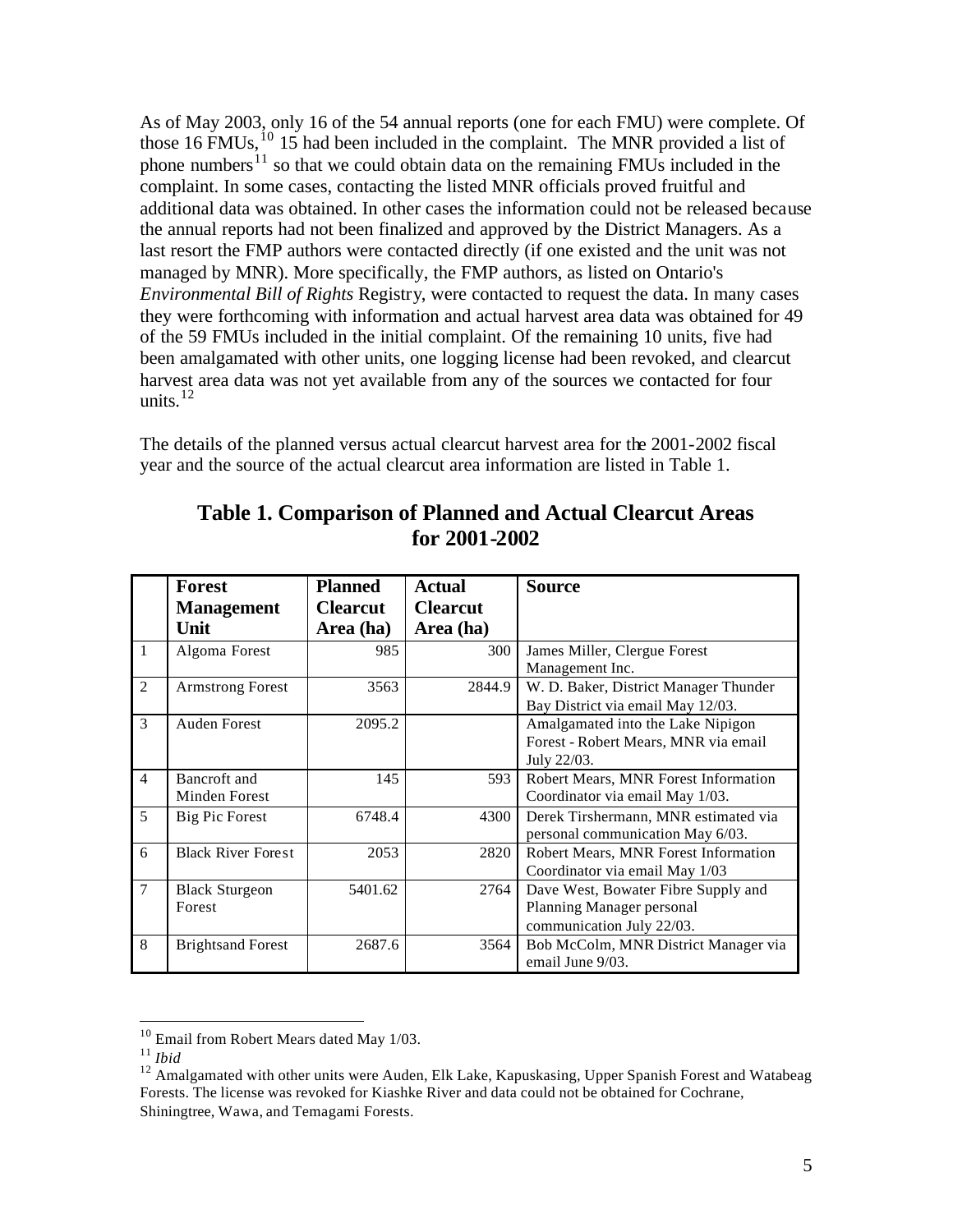|    | <b>FMU</b>             | <b>Planned</b><br><b>Clearcut</b> | <b>Actual</b><br><b>Clearcut</b> | <b>Source</b>                              |
|----|------------------------|-----------------------------------|----------------------------------|--------------------------------------------|
|    |                        | Area                              | Area                             |                                            |
| 9  | Caribou Forest         | 5440                              | 3496                             | Arne Saari, MNR, Lac Seul Area Forester    |
|    |                        |                                   |                                  | via e-mail May12/03                        |
| 10 | Cochrane               | 1294                              |                                  | Not available                              |
| 11 | Dog River-             | 9555.1                            | 7478                             | W. D. Baker, MNR District Manager          |
|    | <b>Matawin Forest</b>  |                                   |                                  | Thunder Bay District via email May 12/     |
|    |                        |                                   |                                  | 03.                                        |
| 12 | Driftwood Forest       | 1144                              | 447                              | Jordan Burkitt, MNR Cochrane District      |
|    |                        |                                   |                                  | via e-mail July 2/03                       |
| 13 | Dryden Forest          | 1523.24                           | 1521                             | <b>Robert Mears MNR Forest Information</b> |
|    |                        |                                   |                                  | Coordinator via email May 1/03             |
| 14 | Elk Lake               | 2992.5                            |                                  | Amalgamated into the Temiskaming           |
|    |                        |                                   |                                  | Forest - Robert Mears MNR via email        |
|    |                        |                                   |                                  | July 22/03.                                |
| 15 | <b>English River</b>   | 5078.4                            | 4692                             | Bob McColm, MNR District Manager via       |
|    | Forest                 |                                   |                                  | email June 9/03                            |
| 16 | <b>Flanders Fort</b>   | 5645                              | 4806                             | Robert Mears, MNR Forest Information       |
|    | <b>Frances Forest</b>  |                                   |                                  | Coordinator via email May 1/03             |
| 17 | French-Severn          | 1900                              | 72                               | Robert Mears, MNR Forest Information       |
|    | Forest                 |                                   |                                  | Coordinator via email May 1/03             |
| 18 | <b>Gordon Cosens</b>   | 11097                             | 10933                            | Bob Robinson, Area Forester Hearst via     |
|    | Forest                 |                                   |                                  | email May 9/03                             |
| 19 | <b>Hearst Forest</b>   | 10585.54                          | 9259                             | Robert Mears, MNR Forest Information       |
|    |                        |                                   |                                  | Coordinator via email May 1/03             |
| 20 | <b>Highrock Forest</b> | 5364                              | 6726                             | Robert Mears, MNR Forest Information       |
|    |                        |                                   |                                  | Coordinator via email May 1/03             |
| 21 | Iroquois Falls         | 9168                              | 5495                             | John Kennedy, MNR Cochrane District        |
|    | Forest                 |                                   |                                  | via voice mail May 8/03                    |

<sup>&</sup>lt;sup>13</sup> Details (provided by staff scientist Dr. Elaine MacDonald) about our efforts to obtain information for FMUs for which data was not ultimately received:

**Temagami** -Left voice mail at number given on May 5. Guylsaine Thauvette of MNR called back on May 6 and told us that they were still finalizing the data. Called back and left voice mail with MNR district office on July 21. I received a message from Don Perintoge, North Bay Area Forester, on July 22, 03 saying annual report is still not complete. Left a voice mail on Aug 18 with Don Perintoge to check if it is available now. [Note: This FMU is managed by the Crown, therefore there was no licensee to contact.]

**Shiningtree Forest** - Left voice mail on May 6/03 with Gail Ballack Area Forester. Sent Gail Ballack an email on June 2/01 when I did not hear back from her. Called again and left a voice mail on July 22/03 with Gail Ballack Area Forester. Area Forester called back on July 24 and left a voice mail saying information would be available in early August but then called back later that week and said that in fact it would not be available until late in August. I left a voice mail message with the plan author Tom McLean on July 23 but did not hear back from him. Left a voice mail Monday August 18/03 with Gail Ballack

**Cochrane** - Left Voice mail message at contact number May 5/03 regarding harvest areas for three units including Cochrane. I received an email from Stephane Foley Area Forester for Cochrane Forest saying annual reports are not ready yet and that the reports are backlogged, he promised to forward the info when it is finalized. I followed up with an email to Stephane Foley on July 21 asking if info is now available. He replied with an email on July 21/03 stating that the annual report on the Cochrane FMU will not be ready for some time. [Note: This FMU is managed by the Crown, therefore there was no licensee to contact.]

**Wawa** - Called and left message at contact number provided May 6/03. Called and spoke with Jay Nichols at MNR on June 2 told me there is no forester on those areas and promised to get a technician to call me. I called the technician on July 23 when I didn't get a call from him, he said he didn't have the info but would send me contact information. Received email on July 25/03 giving me contact info for Wendy LeClair (newly returned from another job at MNR) as the Area Forester on the Wawa forest. Called and left a message with her but did not hear back from her with data. Called again on August 18/03 but she is out of the office until August 20/03. Called licensee contact at Clergue Forest Mangement Inc. and left a voice mail message on July 23/03.I heard back from him later that week via voicemail but he did not provide the information. Left another message late on August 18/03.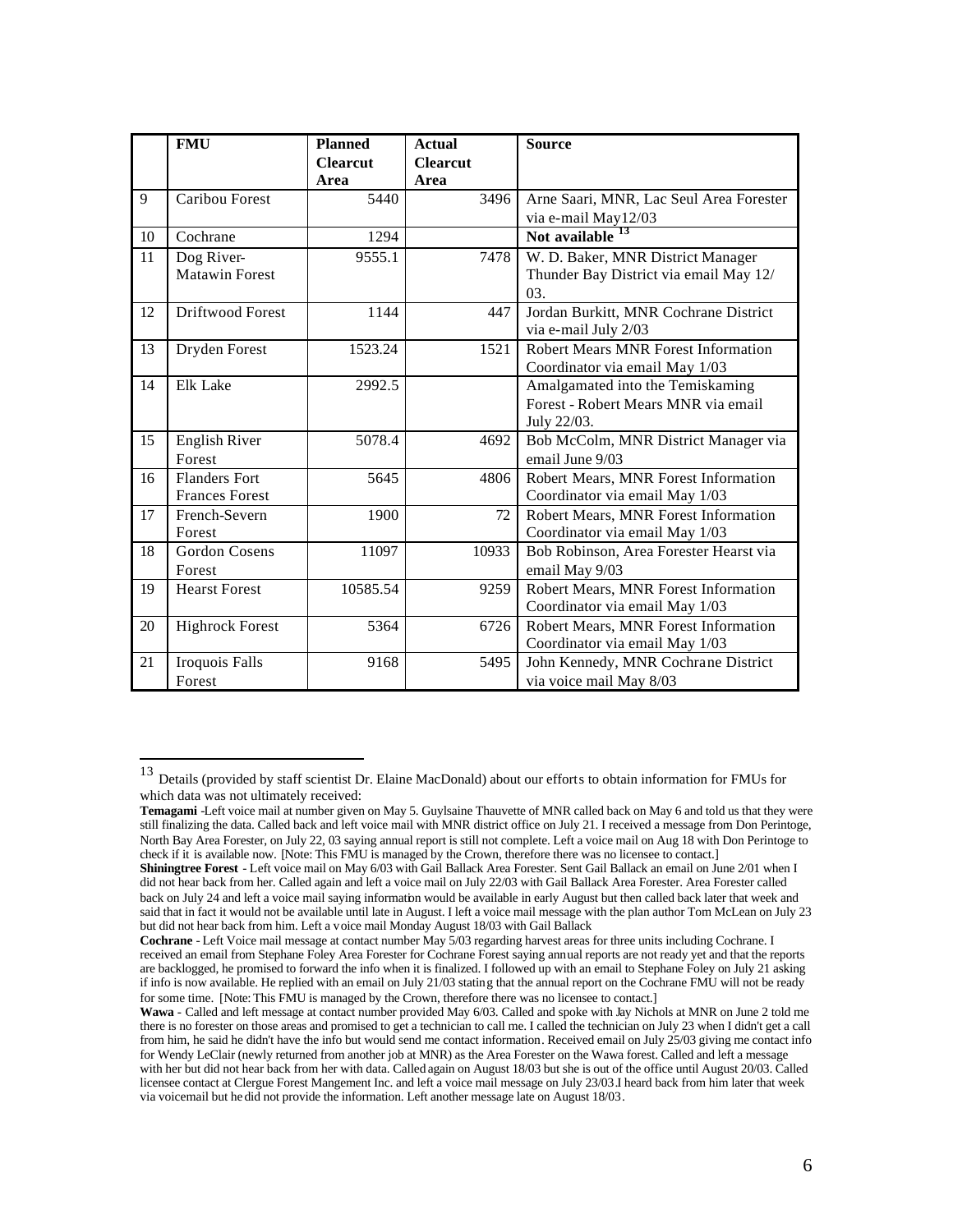|    | <b>FMU</b>                | <b>Planned</b>          | <b>Actual</b>        | <b>Source</b>                                                                 |
|----|---------------------------|-------------------------|----------------------|-------------------------------------------------------------------------------|
|    |                           | <b>Clearcut</b><br>Area | <b>Clearcut Area</b> |                                                                               |
| 22 | Kapuskasing               | 1747                    |                      | Amalgamated into the Gorden Cosens                                            |
|    |                           |                         |                      | Forest: Robert Mears, MNR via email<br>July 22/03.                            |
| 23 | Kenogami Forest           | 12921.2                 | 13161.70             | Hector Vincent, plan author Kimberly                                          |
|    |                           |                         |                      | Clark via voice mail July 23/03.                                              |
| 24 | Kenora                    | 2659.04                 | 690.4                | Shawn Stevenson, Area Supervisor                                              |
|    | Kiashke River             |                         |                      | Kenora East MNR via email May 7/03.<br>License revoked Robert Mears via email |
| 25 |                           | 194                     |                      | July 22/03.                                                                   |
| 26 | Lac Seul Forest           | 7697.2                  | 3617                 | Arne Saari, MNR Lac Seul Area Forester                                        |
|    |                           |                         |                      | via email May12/03                                                            |
| 27 | Lake Nipigon              | 6815.6                  | 6013.1               | Ian Hagman, MNR District Manager                                              |
|    | Forest                    |                         |                      | Nipigon via personal communication July                                       |
|    |                           |                         |                      | 23/03.                                                                        |
| 28 | <b>Lakehead Forest</b>    | 1798.92                 | 1012                 | W. D. Baker MNR District Manager                                              |
|    |                           |                         |                      | Thunder Bay District via email May 12/                                        |
|    |                           |                         |                      | 03.                                                                           |
| 29 | Mazinaw-Lanark<br>Forest  | 353.88                  | 5.3                  | Arne Mikkelsen, MNR via fax May 23/<br>03.                                    |
| 30 | <b>Magpie Forest</b>      | 2822                    | 2764                 | Robert Mears MNR Forest Information                                           |
|    |                           |                         |                      | Coordinator via email May 1/03.                                               |
| 31 | Moose River               | 3914                    | 1426.85              | John Kennedy MNR Cochrane district via                                        |
|    |                           |                         |                      | voice mail May 8/03.                                                          |
| 32 | Nagagami Forest           | 3174                    | 3484                 | Robert MacLeod of Abitibi-Consolidated                                        |
|    |                           |                         |                      | via email July 23/03.                                                         |
| 33 | Nakina North              | 1466                    | 1909.6               | Ian Hagman, MNR District Manager                                              |
|    | Forest                    |                         |                      | Nipigon via voice mail August 8/03.                                           |
| 34 | <b>Nipissing Forest</b>   | 2786.6                  | 1,252                | Norm Cottam R.P.F. Planning Forester                                          |
|    |                           |                         |                      | Nipissing Forest Resource Management                                          |
| 35 | Northshore Forest         | 1999.2                  | 3449                 | Inc. sent via email August 12/03.<br>Robert Mears, MNR Forest Information     |
|    |                           |                         |                      | Coordinator via email May 1/03                                                |
| 36 | Ogoki Forest              | 3137                    | 2568.9               | Ian Hagman, MNR District Manager                                              |
|    |                           |                         |                      | Nipigon via voice mail August 8/03                                            |
| 37 | Ottawa Valley             | 926                     | 1372                 | Robert Mears, MNR Forest Information                                          |
|    | Forest                    |                         |                      | Coordinator via email May 1/03.                                               |
| 38 | Pic River Ojibway         | 1435                    | 1674                 | Robert Pinder via email June 8/03.                                            |
|    | Forest                    |                         |                      |                                                                               |
| 39 | Pineland-Martel<br>Forest | 4622.8                  | 4564                 | Susan Klause, MNR Area Forester<br>personal communication May 6/03            |
| 40 | Red Lake Forest           | 2015                    | 2264                 | Robert Mears, MNR Forest Information                                          |
|    |                           |                         |                      | Coordinator via email May 1/03.                                               |
| 41 | Romeo Malette             | 2945.4                  | 4133                 | Robert Mears, MNR Forest Information                                          |
|    | Forest                    |                         |                      | Coordinator via email May 1/03                                                |
| 42 | Sapawe Forest             | 2022.7                  | 2143                 | Robert Mears, MNR Forest Information                                          |
|    |                           |                         |                      | Coordinator via email May 1/03.                                               |
| 43 | Shiningtree Forest        | 2781.4                  |                      | Not available for several weeks Gail                                          |
|    |                           |                         |                      | Ballack, MNR Area Forester August 1/                                          |
|    |                           |                         |                      | 03.                                                                           |
| 44 | Smooth Rock Falls         | 3470.58                 | 2059.9               | Jordan Burkitt, MNR Cochrane District                                         |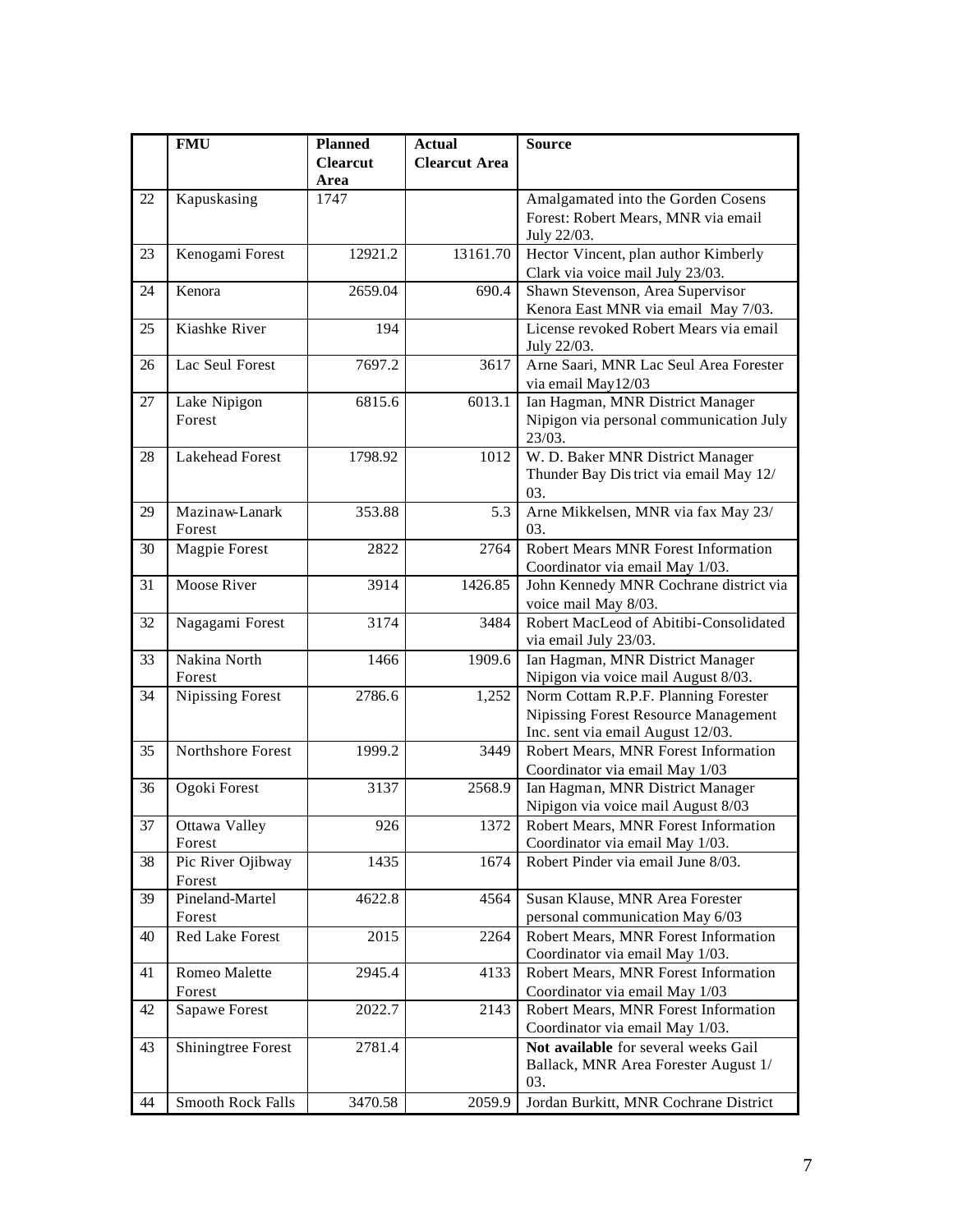|    | Forest                    |                 |                      | via email July 24/03.                  |  |
|----|---------------------------|-----------------|----------------------|----------------------------------------|--|
| 45 | Spanish                   | 11732           | 6388                 | Craig Boddy, Domtar personal           |  |
|    |                           |                 |                      | communication, August 12/03.           |  |
|    |                           |                 |                      | Confirmed by Paul Leale, MNR Espanola  |  |
|    |                           |                 |                      | August 18/03.                          |  |
|    | <b>FMU</b>                | <b>Planned</b>  | <b>Actual</b>        | <b>Source</b>                          |  |
|    |                           | <b>Clearcut</b> | <b>Clearcut Area</b> |                                        |  |
|    |                           | Area            |                      |                                        |  |
| 46 | Spruce River              | 5300.26         | 4900.5               | W. D. Baker, District Manager Thunder  |  |
|    | Forest                    |                 |                      | Bay District via email May 12/03.      |  |
| 47 | Sudbury Forest            | 3099            | 1,497                | Norm Cottam, R.P.F. Planning Forester  |  |
|    |                           |                 |                      | Nipissing Forest Resource Management   |  |
|    |                           |                 |                      | Inc. via email August 12/03.           |  |
| 48 | <b>Superior Forest</b>    | 7779            | 4327.7               | Paul Bernier, Area Forester MNR via e- |  |
|    |                           |                 |                      | mail May 8/03.                         |  |
| 49 | Temagami                  | 2528            |                      | Not available                          |  |
| 50 | Temiskaming               | 6195.48         | 5920.8               | Mike Clark, MNR Kirkland Lake          |  |
|    |                           |                 |                      | estimated June 3/03.                   |  |
| 51 | <b>Timmins</b>            | 375.4           | 233                  | Robert Mears, MNR Forest Information   |  |
|    |                           |                 |                      | Coordinator via email May 1/03         |  |
| 52 | <b>Timmins Forest</b>     | 1504            | 1395                 | Terry Possum, via personal             |  |
|    |                           |                 |                      | communication June 3/03.               |  |
| 53 | <b>Trout Lake Forest</b>  | 7227.8          | 5570                 | Robert Mears, MNR Forest Information   |  |
|    |                           |                 |                      | Coordinator via email May 1/03         |  |
| 54 | <b>Upper Spanish</b>      | 6905.5          |                      | Amalgamated into the Spanish Forest    |  |
|    | Forest                    |                 |                      | Robert Mears via email July 22/03.     |  |
| 55 | Wabigoon Forest           | 6374            | 5356                 | Bob McColm, MNR District Manager via   |  |
|    |                           |                 |                      | email June 9/03                        |  |
| 56 | Watabeag                  | 1138            |                      | Amalgamated into the Temiskaming       |  |
|    |                           |                 |                      | Forest, Robert Mears via email July    |  |
|    |                           |                 |                      | $22/03$ .                              |  |
| 57 | Wawa Forest               | 2215            |                      | Not available                          |  |
| 58 | Whiskey Jack              | 6423            | 2855.99              | Shawn Stevenson, Area Supervisor       |  |
|    | Forest                    |                 |                      | Kenora East MNR via e-mail May 7/03.   |  |
| 59 | <b>White River Forest</b> | 5265            | 3646.1               | Chris Grant, Domtar July 23/03 via     |  |
|    |                           |                 |                      | personal communication.                |  |
|    | <b>TOTAL</b>              | 242,231.6       | 173,764.7            |                                        |  |

Table 1 shows that during the 2001-2002 fiscal year a total of 173,764.7 hectares of forest were clearcut in 49 FMUs in Ontario, based on the available data. **The number of hectares clearcut was less than had been planned for two reasons: the exclusion of four units for which actual clearcut data was not available and because the 2001- 2002 actual clearcut area was less than the planned clearcut area for many units.**

The amount of forested area to be clearcut is planned over a five year period and to determine the amount cut in one year we had simply taken the five year cut allowance and divided it by five. In practice the rate of cutting varies from one year to the next for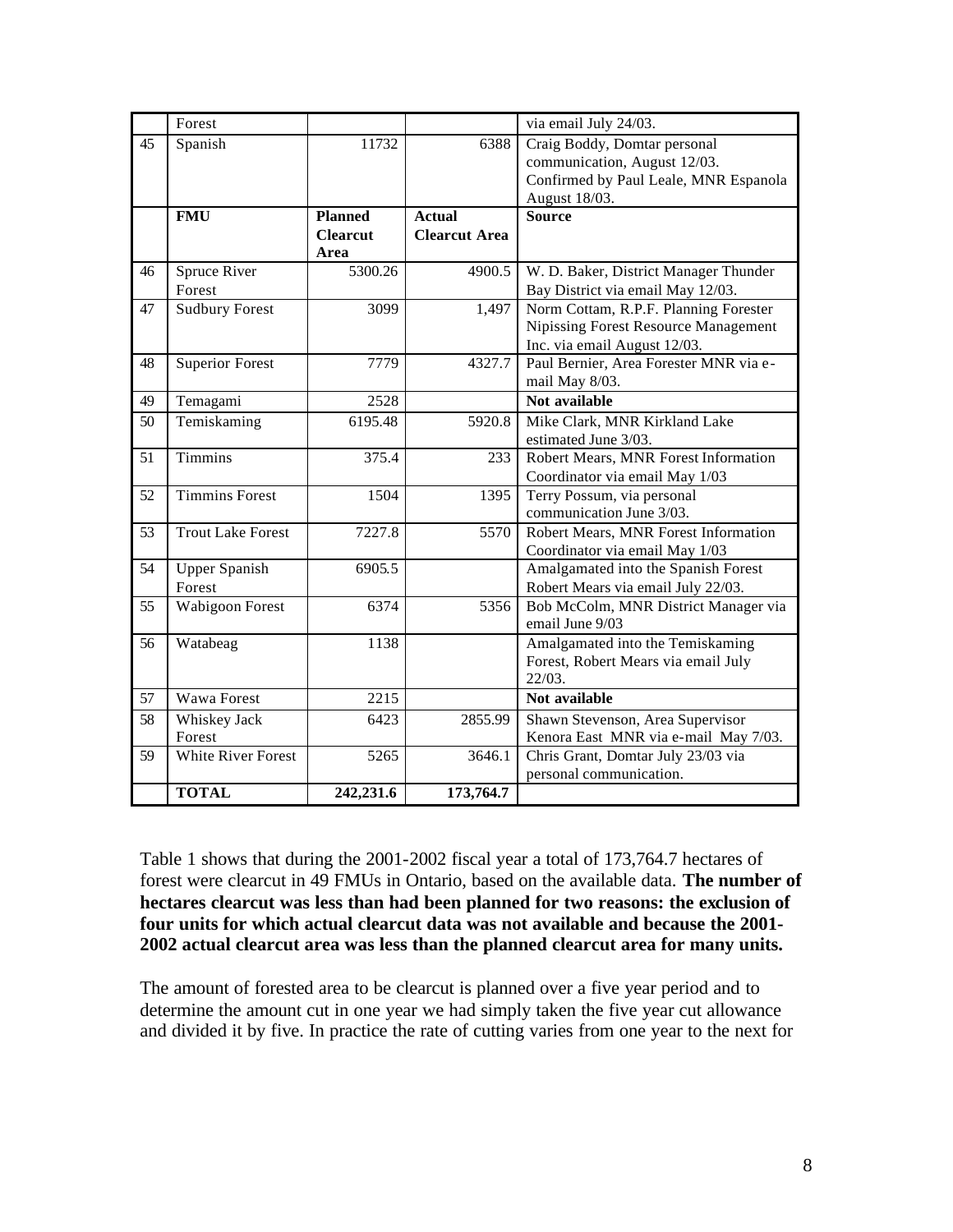many reasons including weather conditions, contractor availability, and First Nations issues. $14$ 

### **b. Did the clearcut logging occur during the migratory bird-nesting season?**

As mentioned above MNR does not collect harvest area data on a monthly basis. However, MNR does collect information on lumber *scaling* on a monthly basis for the purpose of collecting stumpage fees.<sup>15</sup> After the trees are cut they may be stored on site for a brief period and then they are *scaled*<sup>16</sup> before they are processed. The delay (or *lag time*) between cutting and *scaling* of the trees is ideally no more than a few weeks and data is quickly available since this aspect of the operation is now computerized.<sup>17</sup> The monthly *scaling* data is reported in volume as cubic meters and can be used as an indicator of the rate of logging on a monthly basis throughout the year. The monthly *scaling* data for 2001-2002 was obtained from MNR.<sup>18</sup> This data showed that the rate of logging is not uniform throughout the year.

If the logging had been conducted at a uniform rate throughout the year, as we had assumed in the initial submission, each month's total harvest would represent about 8.3% of the annual total (i.e. 1/12 of the annual total). However, as the 2001-2002 scaling data shows (Table 2) more logging occurred during the winter months than the spring and summer months. The nesting period occurs predominately between April and August and lasts one month for one brood.<sup>19</sup> The nesting period starts when nest construction begins and is complete once the brood have fledged.

To account for the seasonal variation in harvesting, the percentage of the annual harvest scaled during each month from April to August 2001 was totalled. We determined that approximately 27% of the annual harvest occurs during this five month period. By then prorating for one month to coincide with the average length of nesting from nest construction to fledging, we estimate that on average 5.3% of the annual harvest occurs during nesting (see Table 2 for the calculations).

<sup>&</sup>lt;sup>14</sup> When asked about actual variations from the planned cuts, MNR staff provided a consistent explanation, namely, over a five-year cycle the actual cut varies from the planned but typically balances out after five years. The reasons given for those variations are set out in the text above.

<sup>&</sup>lt;sup>15</sup> Personal communication Robert Mears, MNR Forest Information Coordinator, April 2003.

<sup>&</sup>lt;sup>16</sup> *Scaling* is defined as "the estimated sound volume of a log or group of logs in terms of a given log rule or formula; used to estimate the sound volume of a log or group of logs". Source: *A Silvicultural Guide for the Great Lakes – St. Lawrence Conifer Forest in Ontario*, OMNR. 1998. Queen's Printer for Ontario.  $17$  Ibid, note 14.

<sup>&</sup>lt;sup>18</sup> Robert Mears via email May 1/03.

<sup>&</sup>lt;sup>19</sup>See Tab 6, Appendix B of original submission. The nesting period for 16 species is calculated and the average is estimated to be 31 days while nesting occurs predominantly between April and August. Some bird species may nest into September and October especially if multiple broods occur. For ease of calculation and to ensure a conservative estimate we assume only one brood per year.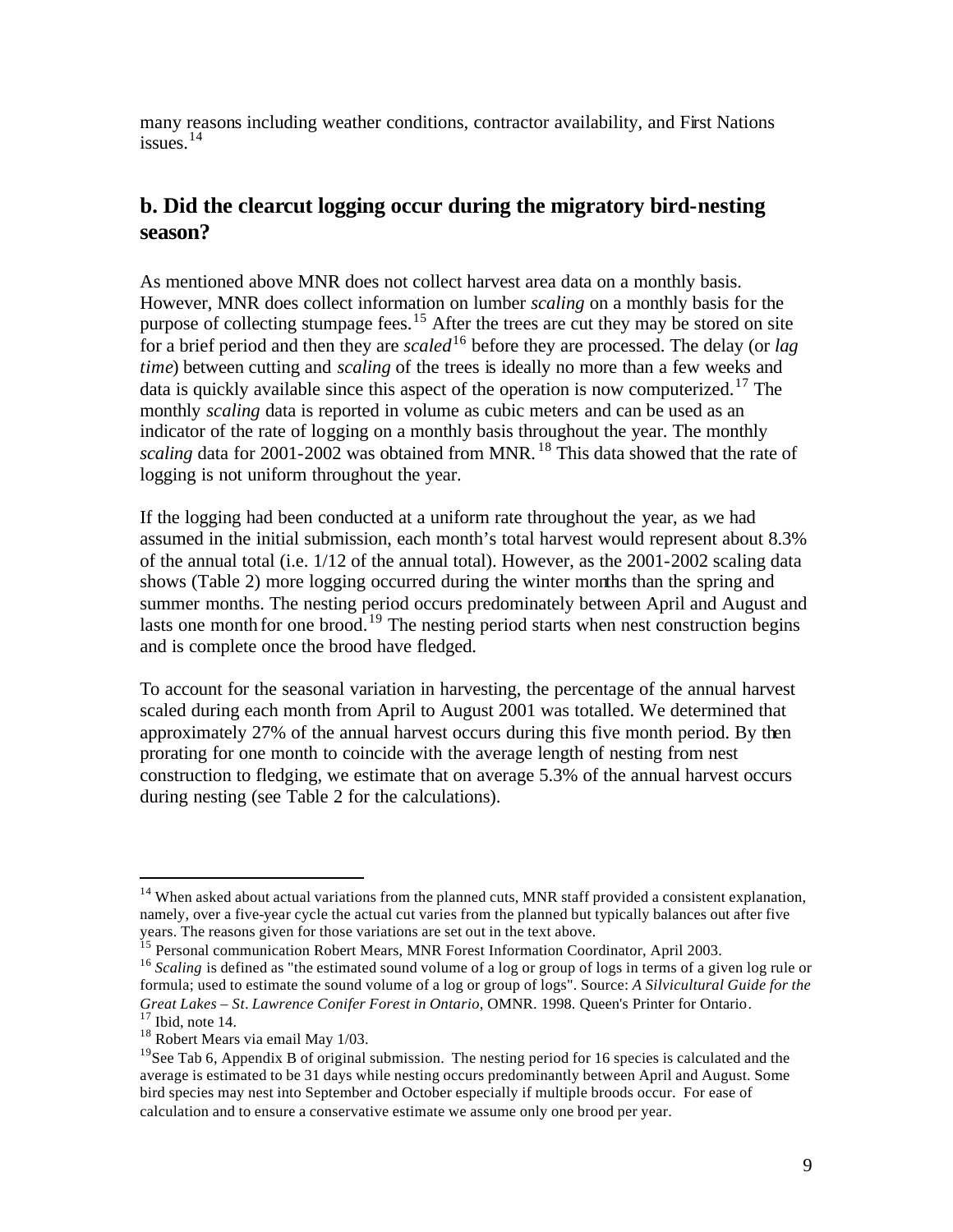| <b>Month</b>           | <b>Total volume</b> | Percentage of | <b>Percentage of annual</b> |
|------------------------|---------------------|---------------|-----------------------------|
|                        | of wood scaled      | annual total  | harvest during nesting      |
|                        | (cu. meters)        | harvest       | period                      |
| April 2001             | 487,205             | 2.29          | 2.29                        |
| May 2001               | 920,491             | 4.33          | 4.33                        |
| <b>June 2001</b>       | 1,135,866           | 5.35          | 5.35                        |
| <b>July 2001</b>       | 1,539,635           | 7.25          | 7.25                        |
| August 2001            | 1,607,935           | 7.57          | 7.57                        |
| September 2001         | 1,485,540           | 6.99          | N/A                         |
| October 2001           | 1,642,850           | 7.73          | N/A                         |
| November 2001          | 1,780,624           | 8.38          | N/A                         |
| December 2001          | 1,728,749           | 8.14          | N/A                         |
| January 2002           | 3,042,793           | 14.32         | N/A                         |
| February 2002          | 3,047,992           | 14.35         | N/A                         |
| March 2002             | 2,825,671           | 13.30         | N/A                         |
| <b>Total</b>           | 21,245,351          | 100.00        | 26.79                       |
| <b>Monthly Average</b> | N/A                 | N/A           | 5.36                        |

### **Table 2: Volume of Wood Scaled**

### **c. Estimate of the number of nests destroyed based on new information**

In order to estimate the number of nests destroyed due to clearcut harvesting in 2001 in the 49 FMUs listed above it is necessary to determine the density of breeding birds. The breeding bird density was estimated based on data obtained from the *Canadian Breeding Bird Mapping Census Database*. The breeding bird density was discounted by 18% to account for birds included in the database but not protected by the MBCA and birds that do not nest in forest habitat or in the FMUs included in the submission.<sup>20</sup> The following calculations use the same breeding bird densities as were used in the initial submission (therefore no further explanation is given of our method).

The calculation of nests destroyed is done by multiplying the discounted breeding bird density per hectare<sup>21</sup> by the number of hectares clearcut in 2001-2002 multiplied by a factor of 0.0536 (from Table 2) to account for the seasonal variation in the logging rate and a nesting period of one month. The results of this calculation are presented in Table 3 and the total number of nests destroyed is estimated at 43,692.

 $20$  For further explanation of the breeding bird density data and the discounting please refer to the initial submission at Tab 6.

 $^{21}$  Tab 6, Appendix A of the original submission lists the breeding bird densities according to the FMU based on the ecoregion(s) for each FMU. The densities are reported per 100 hectares in the database and in Table 3, therefore for the calculation of nest destruction we divided the density by 100.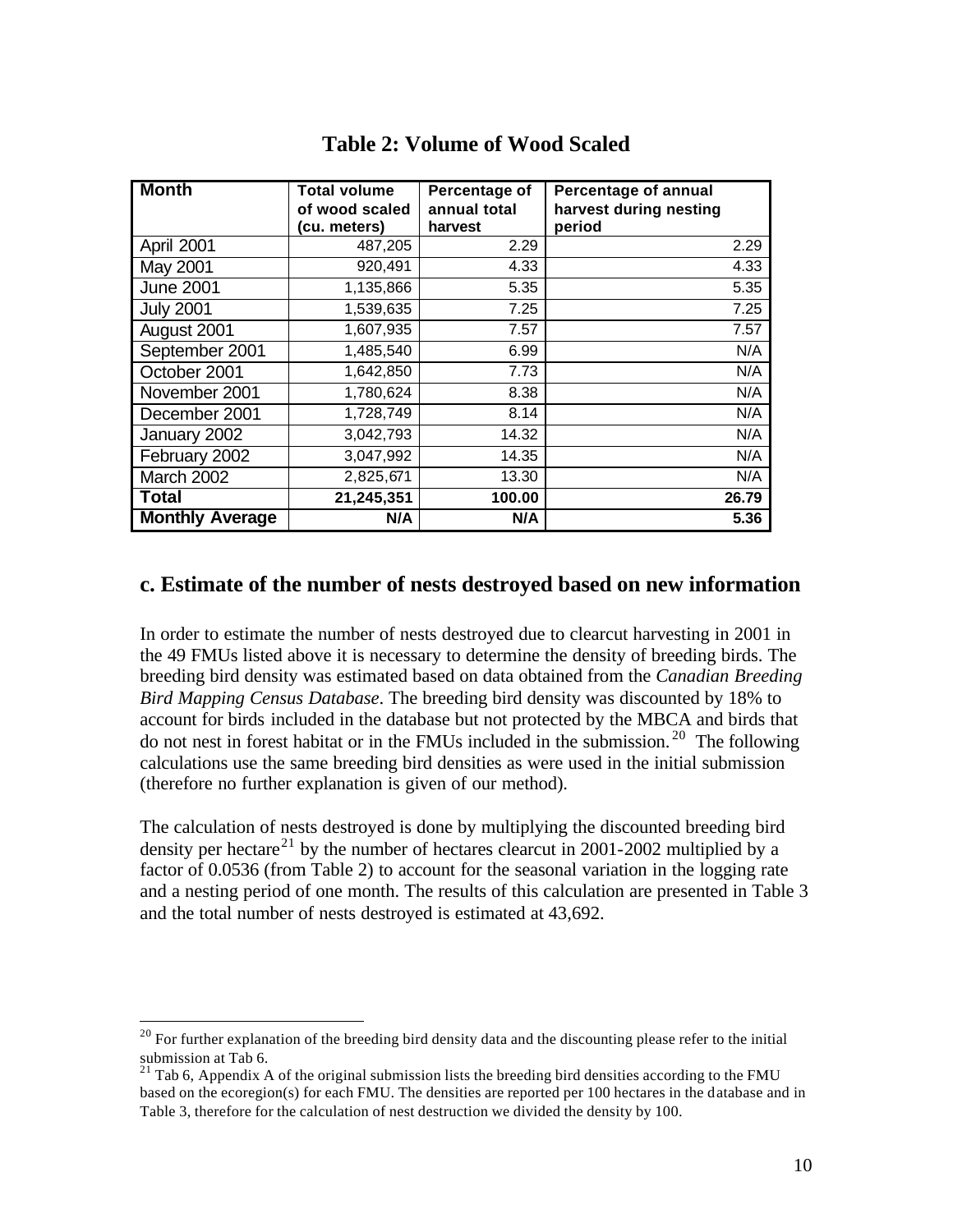| <b>Forest Management</b>            | <b>Discounted density</b> | <b>Actual clearcut</b> | <b>Estimated</b> |
|-------------------------------------|---------------------------|------------------------|------------------|
| Unit                                | of breeding males         | area 2001-2002         | number of        |
|                                     | per 100 hectares          |                        | nests destroyed  |
| Algoma Forest                       | 351                       | 300                    | 56               |
| <b>Armstrong Forest</b>             | 519                       | 2845                   | 791              |
| <b>Bancroft and Minden Forest</b>   | 514                       | 593                    | 163              |
| <b>Big Pic Forest</b>               | 689                       | 4300                   | 1588             |
| <b>Black River Forest</b>           | 689                       | 2820                   | 1041             |
| <b>Black Sturgeon Forest</b>        | 519                       | 2764                   | 769              |
| <b>Brightsand Forest</b>            | 519                       | 3564                   | 992              |
| <b>Caribou Forest</b>               | 133                       | 3496                   | 249              |
| Dog River-Matawin Forest            | 255                       | 7478                   | 1022             |
| Driftwood Forest                    | 689                       | 447                    | 165              |
| Dryden Forest                       | 278                       | 1521                   | 227              |
| <b>English River Forest</b>         | 278                       | 4692                   | 699              |
| <b>Flanders Fort Frances Forest</b> | 750                       | 4806                   | 1933             |
| French-Severn Forest                | 514                       | 72                     | 20               |
| <b>Gordon Cosens Forest</b>         | 689                       | 10933                  | 4036             |
| <b>Hearst Forest</b>                | 689                       | 9259                   | 3418             |
| <b>Highrock Forest</b>              | 278                       | 6726                   | 1002             |
| Iroquois Falls Forest               | 689                       | 5495                   | 2029             |
| Kenogami Forest                     | 519                       | 13162                  | 3662             |
| Kenora                              | 278                       | 690                    | 103              |
| Lac Seul Forest                     | 133                       | 3617                   | 258              |
| Lake Nipigon Forest                 | 519                       | 6013                   | 1673             |
| <b>Lakehead Forest</b>              | 255                       | 1012                   | 138              |
| Mazinaw-Lanark Forest               | 514                       | 5                      | 1                |
| <b>Magpie Forest</b>                | 689                       | 2764                   | 1020             |
| Moose River                         | 689                       | 1427                   | 527              |
| Nagagami Forest                     | 689                       | 3484                   | 1286             |
| Nakina North Forest                 | 519                       | 1910                   | 531              |
| <b>Nipissing Forest</b>             | 514                       | 1252                   | 345              |
| Northshore Forest                   | 351                       | 3449                   | 649              |
| Ogoki Forest                        | 519                       | 2569                   | 715              |
| <b>Ottawa Valley Forest</b>         | 514                       | 1372                   | 378              |
| Pic River Ojibway Forest            | 519                       | 1674                   | 466              |
| <b>Pineland-Martel Forest</b>       | 351                       | 4564                   | 859              |
| Red Lake Forest                     | 133                       | 2264                   | 161              |
| <b>Romeo Malette Forest</b>         | 520                       | 4133                   | 1152             |
| Sapawe Forest                       | 255                       | 2143                   | 293              |
| <b>Smooth Rock Falls Forest</b>     | 689                       | 2060                   | 761              |
| Spanish                             | 514                       | 6388                   | 1760             |
| <b>Spruce River Forest</b>          | 519                       | 4901                   | 1363             |
| <b>Sudbury Forest</b>               | 514                       | 1497                   | 413              |

# **Table 3: Estimate of Number of Nests Destroyed**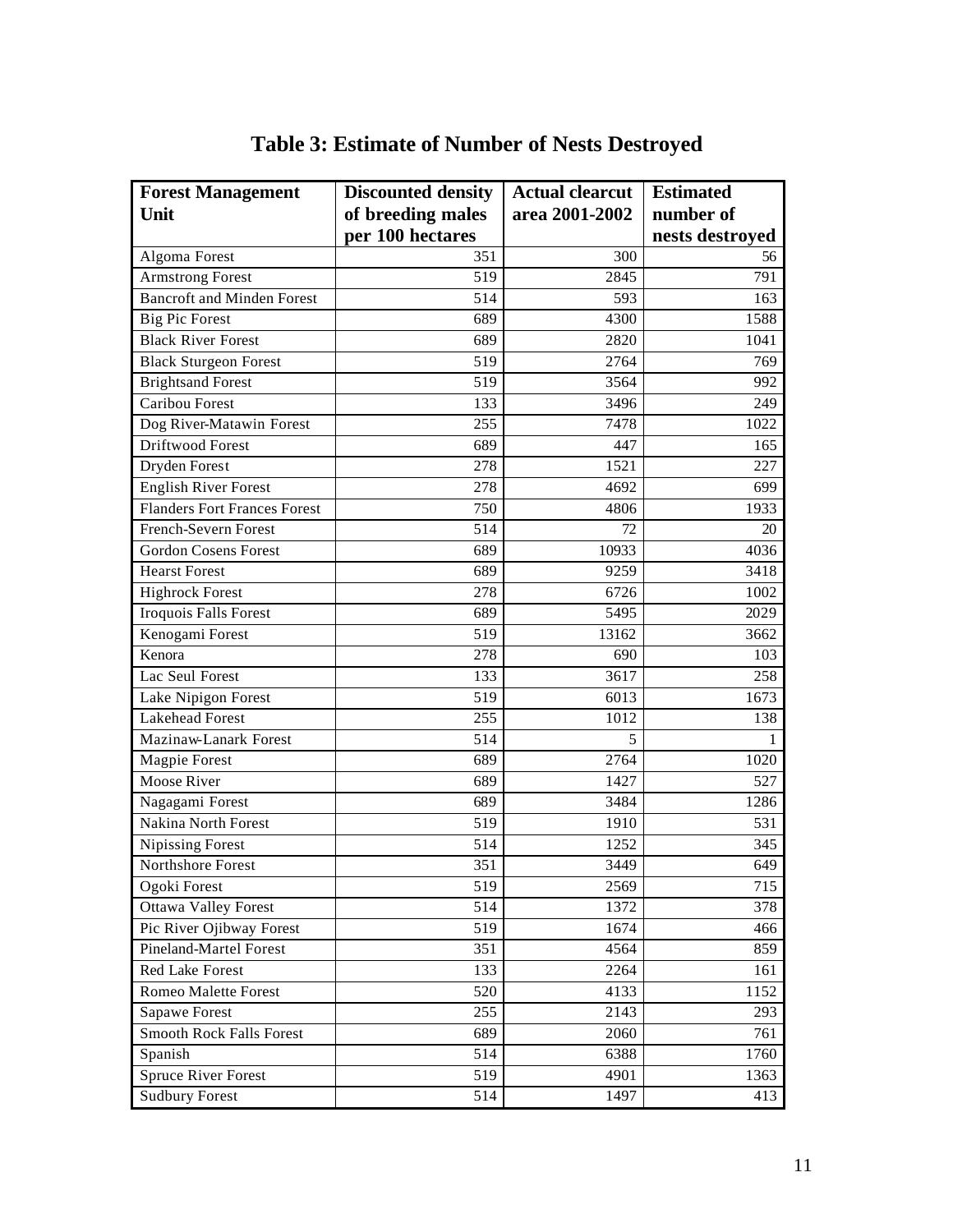| <b>FMU</b>               | Discounted density of<br>breeding males per<br>100 <sub>ha</sub> | <b>Actual Clearcut</b><br>area 2001-2002 | <b>Estimated</b><br>number of nests<br>destroved |
|--------------------------|------------------------------------------------------------------|------------------------------------------|--------------------------------------------------|
| <b>Superior Forest</b>   | 351                                                              | 4328                                     | 814                                              |
| Temiskaming              | 351                                                              | 5921                                     | 1114                                             |
| <b>Timmins</b>           | 351                                                              | 233                                      | 44                                               |
| <b>Timmins Forest</b>    | 351                                                              | 1395                                     | 262                                              |
| <b>Trout Lake Forest</b> | 133                                                              | 5570                                     | 397                                              |
| Wabigoon Forest          | 278                                                              | 5356                                     | 798                                              |
| Whiskey Jack Forest      | 133                                                              | 2856                                     | 203                                              |
| White River Forest       | 689                                                              | 3646                                     | 1346                                             |
| <b>Total</b>             |                                                                  |                                          |                                                  |

### **III. The Nature of the Evidence that can Reasonably be Expected from a Citizen Croup**

Our petition sets out evidence about a wide-scale failure of the Government of Canada to effectively enforce subs. 6(a) of the regulations made under the MBCA. Indeed, we have asked that a factual record be prepared for each of the FMUs in which clearcutting takes place. The Secretariat has noted in previous determinations, and repeated in its determination to our original submission, that:

… the Article 14 and 15 citizen submission process lends itself both to allegations of a widespread or systemic failure to effectively enforce an environmental law as well as to submissions concerning single violations.<sup>22</sup> In fact, the Secretariat has found that "[…] [t]he larger the scale of asserted failure, the more likely it may be to warrant developing a factual record, other things being equal. $123$ 

The Secretariat has also previously stated that "[a]ssertions of this sort --- that there is a widespread pattern of ineffectual enforcement --- are particularly strong candidates for Article 14 consideration."<sup>24</sup>

We agree with the Secretariat's conclusion that the issue is therefore not whether such a pattern of non-enforcement can be the subject of an Article 14 submission but rather "what kind of information Submitters must present in support of such an allegation …"<sup>25</sup>

We believe that the required kind of information will depend on the nature of the alleged non-enforcement and the circumstances of the violations. Statistical or modeling information is appropriate where it is the best information that is reasonably available. In

 $22$  Secretariat's Determination, at p. 9, Note 41 refers to the various cases where similar determinations were previously made including BC Logging, BC Mining, Migratory Birds, Quebec Hog Farms, and BC Hydro. <sup>23</sup> *Ibid.,* referencing SEM -99-002 (Migratory Birds).

 $24$  SEM-99-002 (Migratory Birds), Determination pursuant to Article 14(1) and (2) of the NAAEC (23 December 1999) and SEM-02-001, Ontario Logging, at p. 9.

<sup>25</sup> Secretariat's Determination, at p. 9.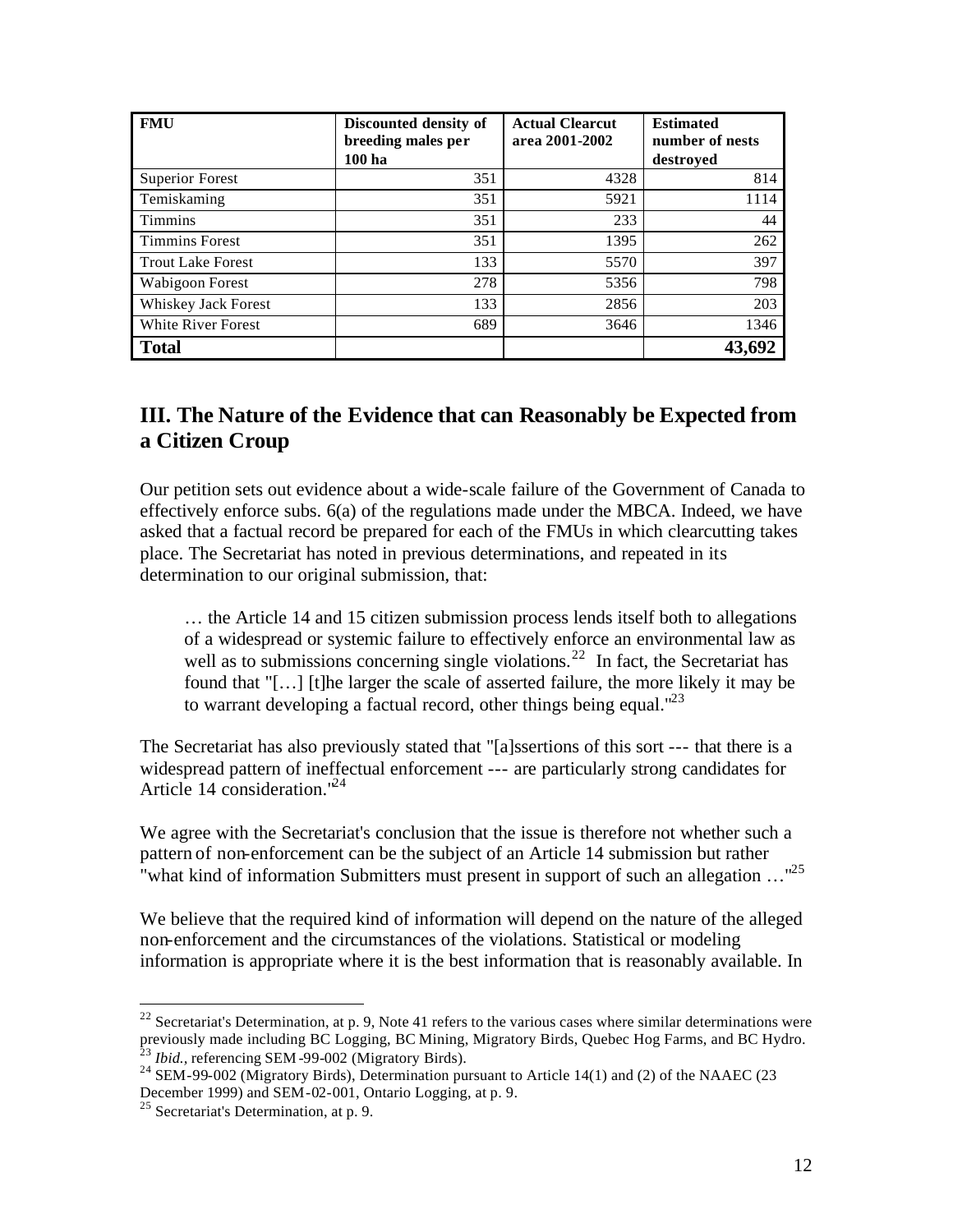this case, we provided the best information that was reasonably available to a citizen's group at the time of our submission. With the material now provided (see the tables above) in response to the Council Resolution, we are providing additional information, most of which would not have been previously available. The Secretariat had said in its Determination that information about actual harvests "could readily be developed in a factual record". <sup>26</sup>

In any case, to insist on information of an eyewitness or similar quality in this case would not, in our opinion, be reasonable or further the objectives of the NAAEC. In addition, circumstantial evidence, as our statistical and modeling data might be characterized, is simply of a different but no less useful, quality.

There are also good public policy and practical reasons why eyewitness or similar evidence of violations is neither desirable nor reasonable in the circumstances of our complaint. A citizen may try to gain (illegal) access to a site where logging is taking place and in the midst of falling trees observe trees containing nests being cut down. Alternatively a citizen would have to determine where and when clearcut logging was proposed, find his/her way through dense forest (if access is legally permitted or obtained), locate trees with migratory bird nests, determine when logging actually takes place, return to that site when logging has been completed, and establish that the tree or trees in question had been cut down.

In the first scenario the citizen is put in danger. In the second scenario the citizen is put to such an onerous test that the complaint procedure under Article 14 is of little practical value to the public.

It is worthwhile to note that the object of the complaint procedure is not to prove the commission of an offence beyond a reasonable doubt or on a balance of probabilities, as would be necessary in a criminal/quasi-criminal or civil proceeding respectively. The focus, rather, is on a failure by the government of Canada, the U.S. or Mexico to effectively enforce environmental laws. The objectives of the Act are achieved not from evidence of the violations, although this is a necessary element of a factual record, but from establishing the failure to enforce and assessing the implications of that failure in the context of the NAAEC.

Article 14 requires the submitter to "provide sufficient information to allow the Secretariat to review the submission, including any documentary evidence on which the submission may be based". Thus the test set out in the NAAEC is not the same as it would be in a legal proceeding. If "sufficient information" is provided to allow the Secretariat to review the allegation of non-enforcement, and the other requirements of Articles 14 and 15 are met, then the matter should proceed to the development of a factual record with a view to achieving the broader objectives of the NAAEC, which

 $\overline{a}$  $26$  At p. 10.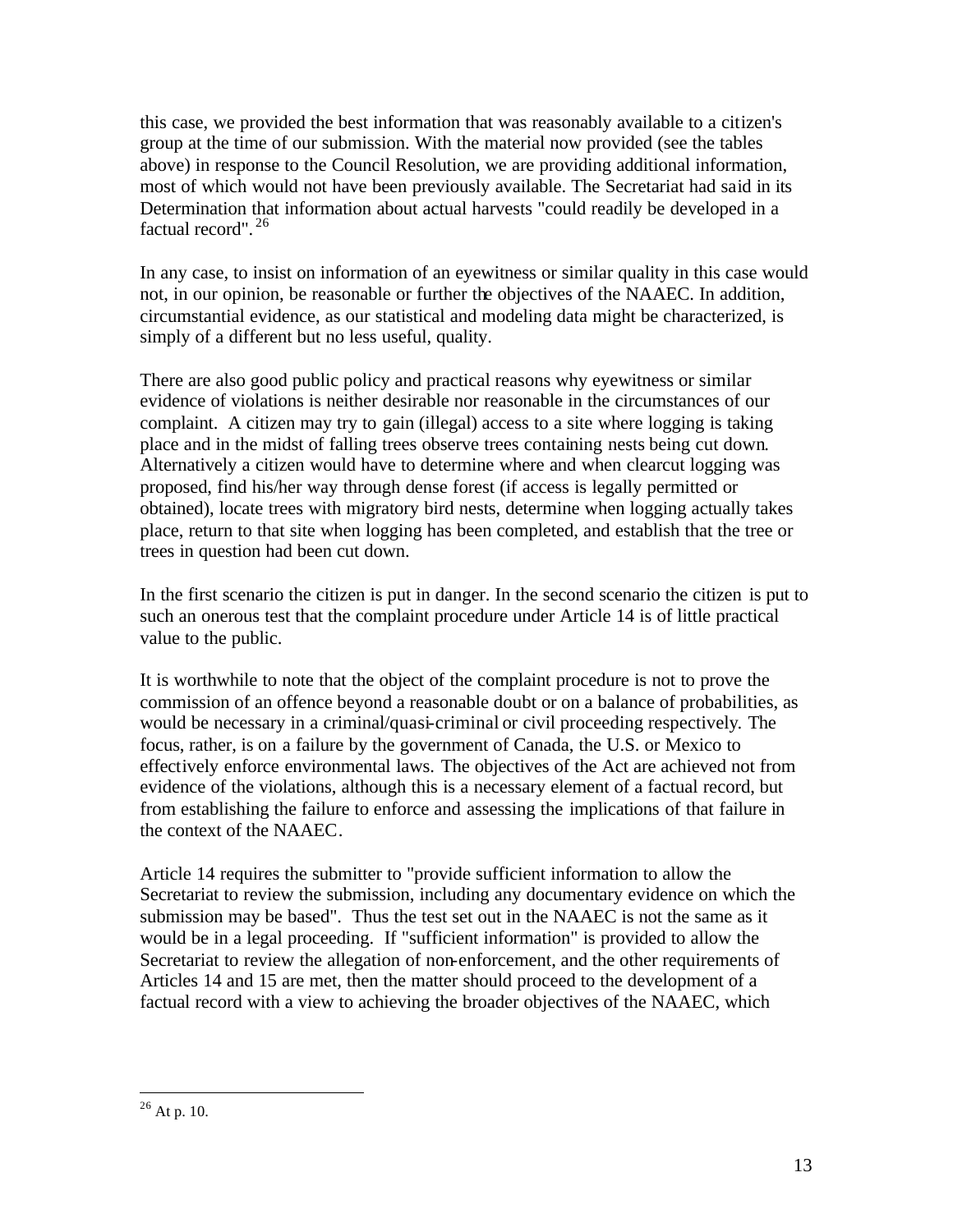include such things as the promotion of sustainable development and the avoidance of trade distortions.<sup>27</sup>

## **IV. The Problem with** *Scoping*

 $\overline{a}$ 

Although we are providing the information required by the Council in its April 2003 Resolution, we believe there are both legal and public policy reasons which suggest that limiting the factual record to particular instances, as was done in the US Migratory Bird submission<sup>28</sup> and as appears to be suggested here, both goes beyond the Council's authority under the NAAEC and will potentially lead to a factual record that has little or no value<sup>29</sup> in furthering the goals of the NAAEC.

First, the NAAEC sets out the various powers of the Council but nowhere gives it the authority to order a factual record that is by its nature wholly different from the factual record recommended by the Secretariat. The Council is only empowered to recommend or reject the Secretariat's recommendation. This is as it should be in that the Secretariat is the expert body mandated to report to the Council. The Council's role is not that of a new or *de novo* panel charged with the task of determining whether the Article 14 or 15 requirements have been met.

Second, from a public policy point of view, there is a serious danger that any interference with the Secretariat's recommendation will undermine respect for the institution of the CEC. In this case, for instance, the public will be mindful of the fact that Canada's Minister of the Environment is one of the Council members being asked to decide whether the CEC should undertake a factual record of the very ministry for which he is responsible. For this reason, a departure from the recommendation of the Secretariat should not occur, except, for example, if the Secretariat has acted in a patently unreasonable way. Allowing or encouraging the Environment Minister, his delegate, or his staff to reargue, at the Council level, the positions it took in the Party (government) response to the Secretariat is inappropriate and threatens to undermine the credibility of the CEC and the important independent role of the Secretariat.

<sup>&</sup>lt;sup>27</sup> See NAAEC Article 1(b) and (e). In contrast, an object of the Criminal Code would be to not deprive a citizen of his or her liberty without proof beyond a reasonable doubt established in a fair trial.  $28$  See SEM-99-002 (Migratory Birds).

<sup>&</sup>lt;sup>29</sup> In SEM -99-002 (Migratory Birds) the Council did not follow the Secretariat's recommendation for a factual record of widespread non-enforcement, in circumstances where the Secretariat noted that the "information provided by the United States appears to support the assertion that logging operations that violate the MBTA are rarely prosecuted, if ever …" (at p. 8) Instead the Council instructed the Secretariat to prepare a factual record,

with respect to the two s pecific cases identified [in the submission]. The first case involves the logging of several hundred trees by a private landowner during the nesting season of Great Blue Herons allegedly resulting in hundreds of crushed eggs. The second case involves a logging company's alleged intentional burning of four trees on private land, including one allegedly nested by a pair of ospreys …

Ultimately, the factual record determined that other authorities had already investigated these two cases. The result, in the context of a detailed submission of widespread non-enforcement, was presumably a rather barren one for the submitters and of little value in achieving the objectives of the NAAEC.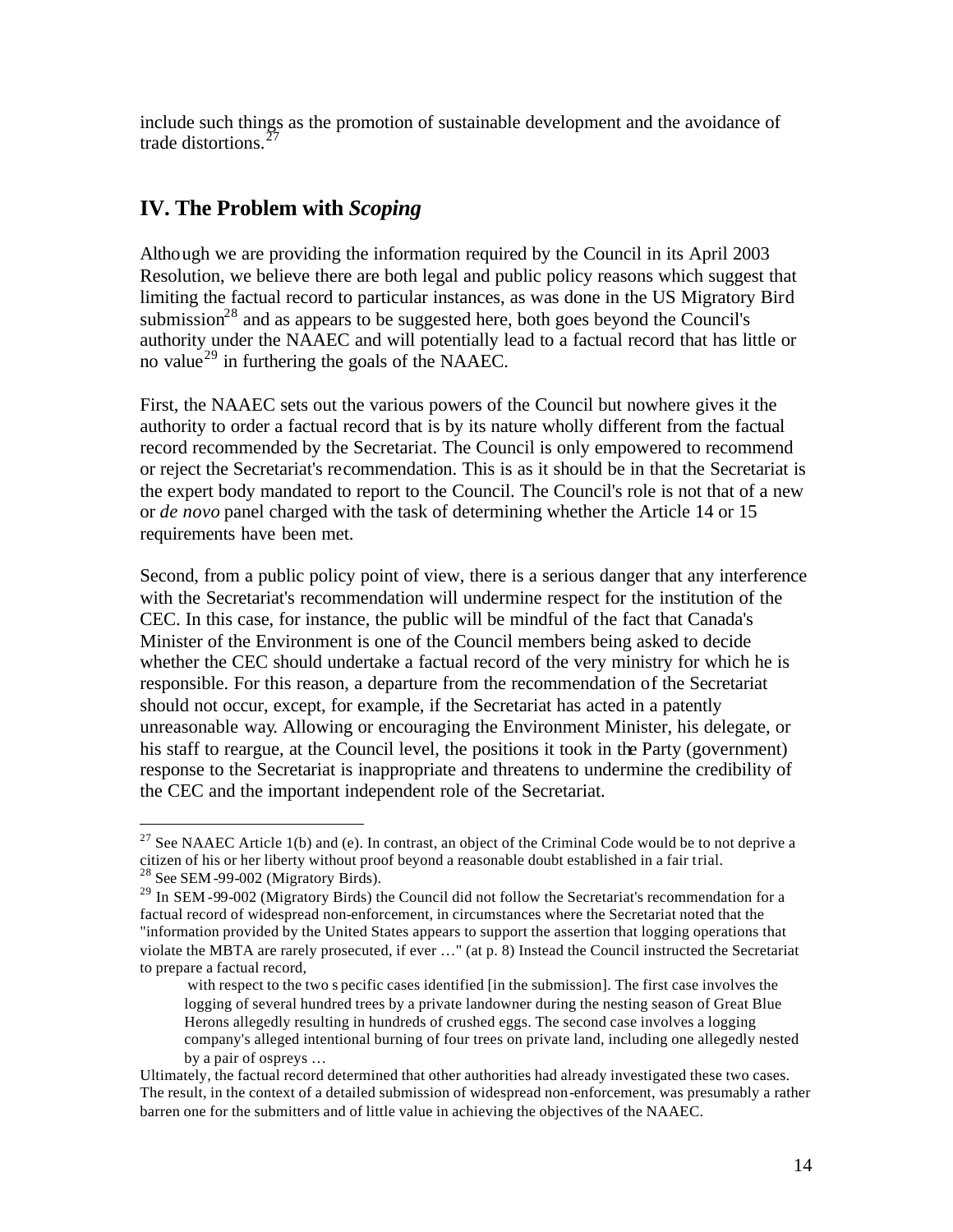In this case the Council Resolution is essentially identical to the original response from the government of Canada, which was rejected by the Secretariat after a detailed analysis in its Determination. The government response of April 11, 2002 said:

… the assertions made by the submitters are not based on any actual case where a failure to effectively enforce the MBR may or may not be occurring. Instead, the assertions provided by the submitters are **based on an estimation derived from the application of a descriptive model**… It is our firm belief that in order to examine whether there has been a failure to effectively enforce an environmental law, one has to look at the facts of a **particular instance, or instances**. Without those facts, there can be no examination of whether the law has been enforced or not. (our emphasis) $30$ 

The very brief Council Resolution of April 2003 concludes, without reasons, that the evidence is "**based in large part on an estimation derived from the application of a descriptive model**, and does not provide facts related to cases of **asserted failures** to enforce environmental law  $\ldots$ " (our emphasis)<sup>31</sup>

The similarity between the government and Council responses exposes the CEC to allegations of bias and impartiality, in circumstances where Canada's environment ministry is at the same time the "accused" and its Minister (or his delegate) the "judge". The perception of bias can only be avoided if the Council remains within its NAAEC mandate of accepting or rejecting the Secretariat's recommendation and if the Minister refrains from "rearguing" its case before a panel (the Council) of which he is a member.

Finally, we believe that to look at particular cases as originally proposed by Canada (for example that a particular stand of trees near Sudbury with migratory bird nests was cut) would be to distort the reality of the actual situation. In other words, there is little merit in investigating overly narrow instances when all of the evidence, particularly government records, points to both a widespread problem of nest destruction and a widespread failure to enforce the law.<sup>32</sup> Significantly, the Secretariat's Determination has already found that "[b]oth the submission and Canada's response recognize that destruction of migratory bird nests is a frequent environmental consequence of logging."<sup>33</sup>

As noted earlier, the Canadian government response may be justified under criminal law notions of proving the guilt of a party beyond a reasonable doubt for a specific offence, but the NAAEC's objectives are much different. The US *Migratory Birds* factual record released on April 24, 2003 is a sobering example of the futility of scoping a factual

 $\overline{a}$ 

<sup>33</sup> At p. 7.

 $30$  Government of Canada response to SEM-02-001, dated April 11, 2002 at p. 2.

 $31$  At p. 1.

 $32$  It should be noted, however, that in our original submission we had already significantly narrowed the scope of the factual record being requested. First we narrowed our request to Ontario, then to FMUs, and then to FMUs where clearcutting was taking place during the nesting season. We did this despite our belief that there was evidence that would have justified a factual record that also included the rest of Ontario and Canada.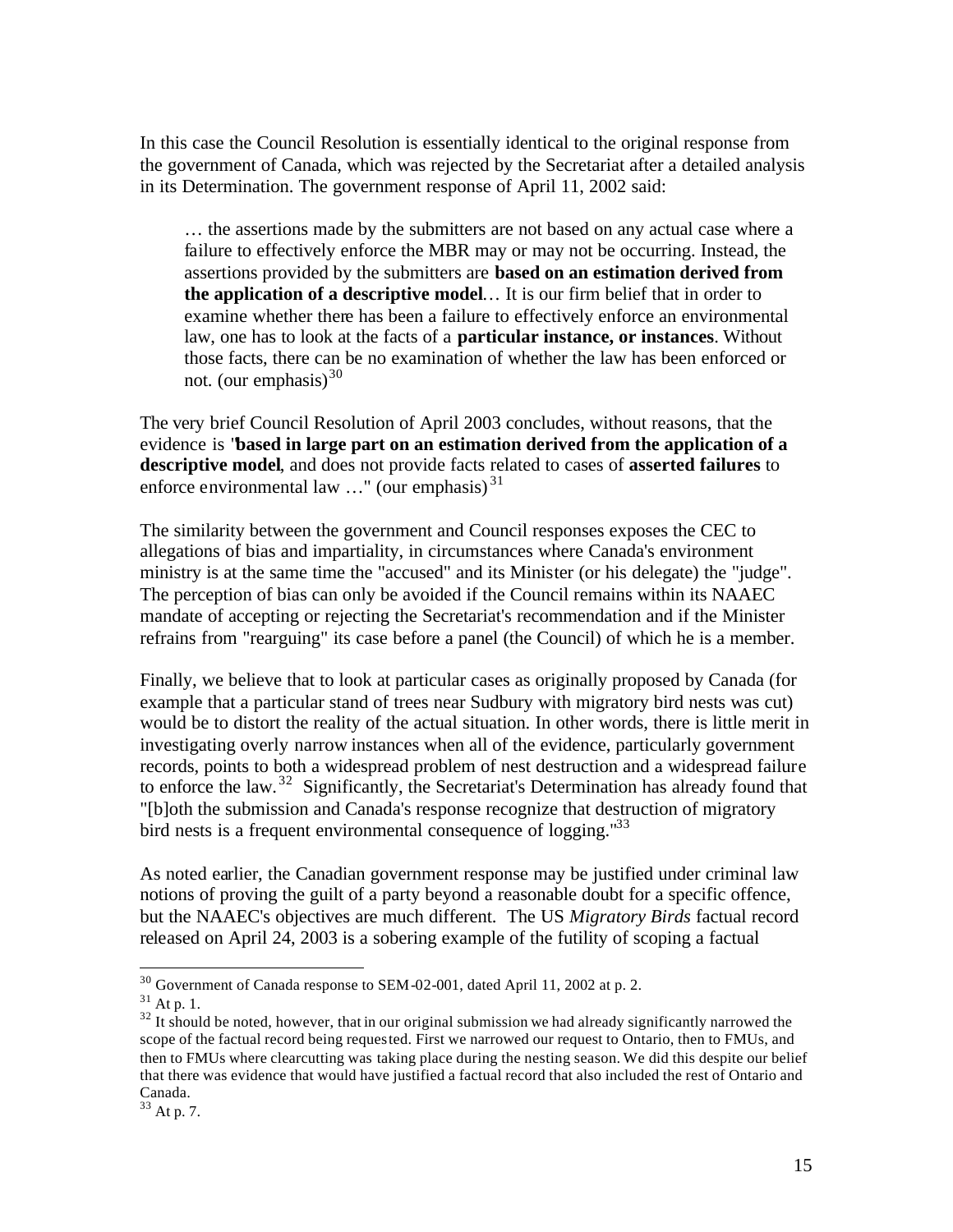record in such a way that only limited observed instances of violations are examined, despite the evidence of a widespread problem. It is for these reasons that we believe that the objectives in Article 1 of the  $NAAEC<sup>34</sup>$  are much better served by preparing a factual record of the type our original submission requested.

We believe the arguments above must also be given careful consideration in light of the fact that the CEC has not issued guidelines about the scale or scope for investigations, nor does the Council's Resolution in this matter of April 22, 2003 provide further guidance. In this context it would be unreasonable to expect citizen groups themselves to ignore available evidence of widespread non-enforcement in an attempt to make the CEC's task less onerous and thereby potentially diminish the value of its findings.

### **V. Conclusions**

Although we recognize the broad scope of the factual record we have requested, we believe it is premature to limit our request to a smaller area.

We believe it is the expert body charged with preparing a factual record that is best suited to determine the necessary scope of the investigation. We are prepared to work with that investigative body in determining whether there can be any such beneficial *scoping*. For instance, it may be possible to conclude that certain findings related to one FMU can be applied to other FMUs without further work. We believe, however, that it would be both unfortunate and premature to *tie the hands* of the international investigative body prior to its review of the available evidence, without knowing what resources will be at its disposal, and without giving it an opportunity to canvass the views of the parties, including the submitters, in this matter. We therefore respectfully submit that this matter should proceed to the factual record stage without any further limitations imposed by Council.

<sup>&</sup>lt;sup>34</sup> The objectives of this Agreement are to:

<sup>(</sup>a) foster the protection and improvement of the environment … for the well-being of present and future generations;

<sup>(</sup>b) promote sustainable development based on cooperation and mutually supportive environmental and economic policies;

<sup>(</sup>c) increase cooperation between the Parties to better conserve, protect, and enhance the environment, including wild flora and fauna;

<sup>(</sup>d) support the environmental goals and objectives of the NAFTA;

<sup>(</sup>e) avoid creating trade distortions or new trade barriers;

<sup>(</sup>f) strengthen cooperation on the development and improvement of environmental laws, regulations,

procedures, policies and practices;

<sup>(</sup>g) enhance compliance with, and enforcement of, environmental laws and regulations;

<sup>(</sup>h) promote transparency and public participation in the development of environmental laws, regulations and policies;

<sup>(</sup>i) promote economically efficient and effective environmental measures; and

<sup>(</sup>j) promote pollution prevention policies and practices.